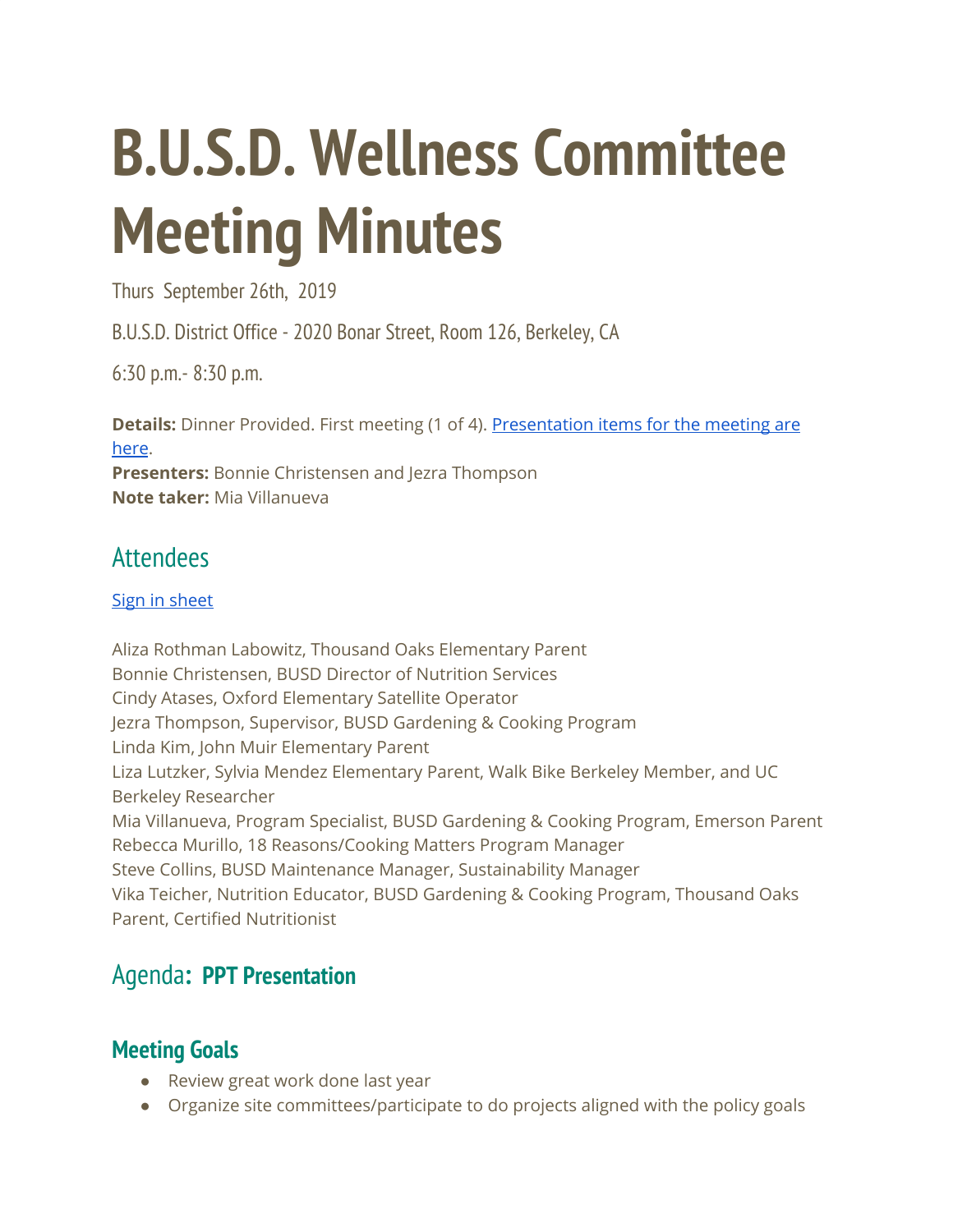## **Outline - 5 min (meeting talking points below)-Jezra introduced outline**

- 1. Introductions Welcome new participants
- 2. Updates on items we worked on together last year
	- a. Draft [Wellness](https://docs.google.com/document/d/1ZwFp1qoctQr2qF8LHxvCTUy6aMdy2RLOJJ1jwtknNGc/edit) Policy
	- b. [Lunch](https://docs.google.com/presentation/d/1fsKByJW9_S91qlE0MD-xQMgmgZ9zDGMOy-a0VIljsu8/edit#slide=id.p1) Study
	- c. [Beginning](https://docs.google.com/forms/d/1mkaaK0wa30LHFXe__8UmRwWgrIXTi-E-ojy_Bhh1S64/edit) draft or our staff survey
	- d. BUSD [Wellness](https://www.berkeleyschools.net/departments/nutrition-services/wellness/) page draft
- 3. Planning for this year
	- a. Outline goals to get out draft policy approved and set up site work
	- b. Connecting sustainability plan with our wellness policy
- 4. Working Groups
	- a. [Feedback/edit](https://docs.google.com/forms/d/1mkaaK0wa30LHFXe__8UmRwWgrIXTi-E-ojy_Bhh1S64/edit) survey activity for working groups
	- b. [Surveying](https://drive.google.com/drive/u/1/folders/1kNRyY7_9IWHfU2hb-wLl3-ZNGE3GUXj3) staff folder for site participation/leadership feedback
- 5. Review next steps and timelines

## **Introductions - 10 min-Jezra lead conversation**

Intro question: What are you most interested in doing/learning about tonight?

Question: can Wellness Policy be shared in draft form? TBD

## **Reflecting on What We Accomplished Last Year - 10 min- Bonnie lead**

## **conversation**

Focused on Community Involvement, Outreach and Communications

Last year, with your help, the District developed a draft policy with plan for implementation to manage and coordinate the execution of this wellness policy. **The plan delineates roles, responsibilities, actions and timelines specific to each school;** and includes information about who will be responsible to make what change, by how much, where and when; as well as specific goals and objectives for nutrition standards for all foods and beverages available on the school campus, food and beverage marketing, nutrition promotion and education, physical activity, physical education and other school-based activities that promote student wellness.

In Reflection: Our committee participants led and participated in small group work and brainstorming ideas. Together, we asked and began to answer the following questions:

1. What is the existing policies?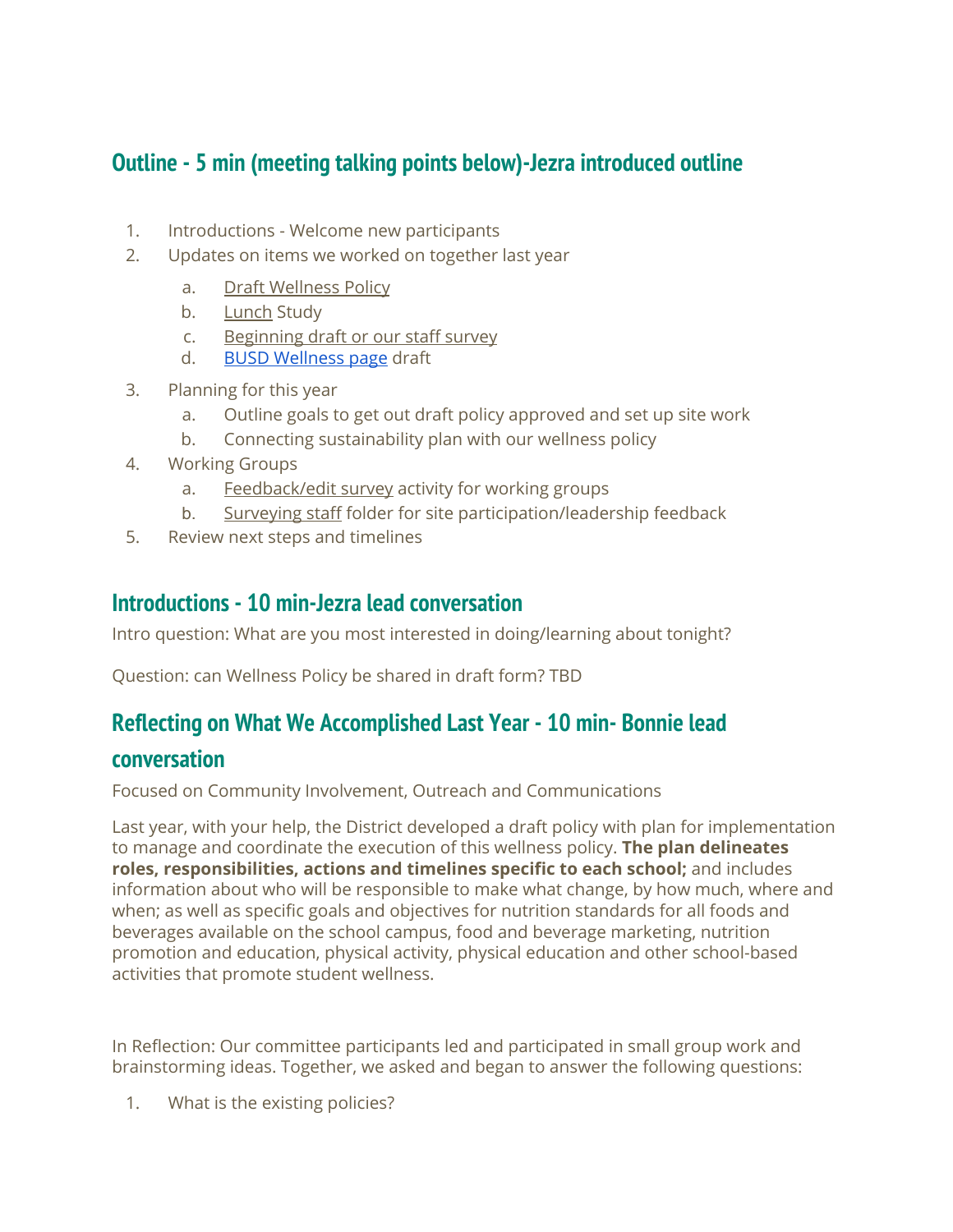- 2. What should be in the updated policy?
- 3. How will this policy be implemented?

What we have accomplished last year (hyperlinked)

- Review where to find [meeting](https://docs.google.com/document/d/1C7BUtZtIqLvXBi5az0KW5ahLTZ_05zAIUpTSHsDHUUE/edit#heading=h.k3ppzar1kn42) notes our website
- Draft Wellness Policy Update

Current policy draft aggregated comments based on feedback from this group

Draft currently sitting on Superintendent's desk. Bonnie shared that recess before lunch was a pressing concern. Superintendent asked that Bonnie and Jezra present to Policy Subcommittee which is made up of 2 school members, 2? cabinet members, and 1? Community member (open to community). Subcommittee will eventually send to school board with recommendations. Approval needed by end of academic school year. The goal is a comprehensive wellness policy. Keep working with intention of plan.

● Lunch Study Update

[Washington](https://www.washingtonpost.com/lifestyle/food/lunch-time-is-so-short-in-some-public-schools-students-are-going-hungry/2019/08/23/f97df454-c034-11e9-b873-63ace636af08_story.html) Post and Good Morning America media citing recent studies brought light to issue.

Recess before lunch PLUS extending lunch period by 10 minutes. Concern is that this would extend staff time. Superintendent put out community statement that it is a concern they are looking into. Malcolm X successfully moved recess before lunch this school year. Decision to shift schedule can only be made at the start of school year due to variables (bussing schedules, etc). Current teacher negotiations also effect extending lunch which could extend the school day.

- Comments:
	- Student spoke to issue at spring school board meeting
	- Lunch issues is an equity issue

- Potential Berkeley teacher tax measure in March or November 2020 aims to increase teacher pay

- Schools currently scheduling recess before lunch: BAM, Malcolm X, Oxford, Rosa Parks, Sylvia Mendez, Thousand Oaks

● Beginning draft School Site [Survey](https://drive.google.com/drive/u/1/folders/1kNRyY7_9IWHfU2hb-wLl3-ZNGE3GUXj3) for BUSD Staff

# **Connecting with other District plans and policies - 5 min-Jezra lead the conversation**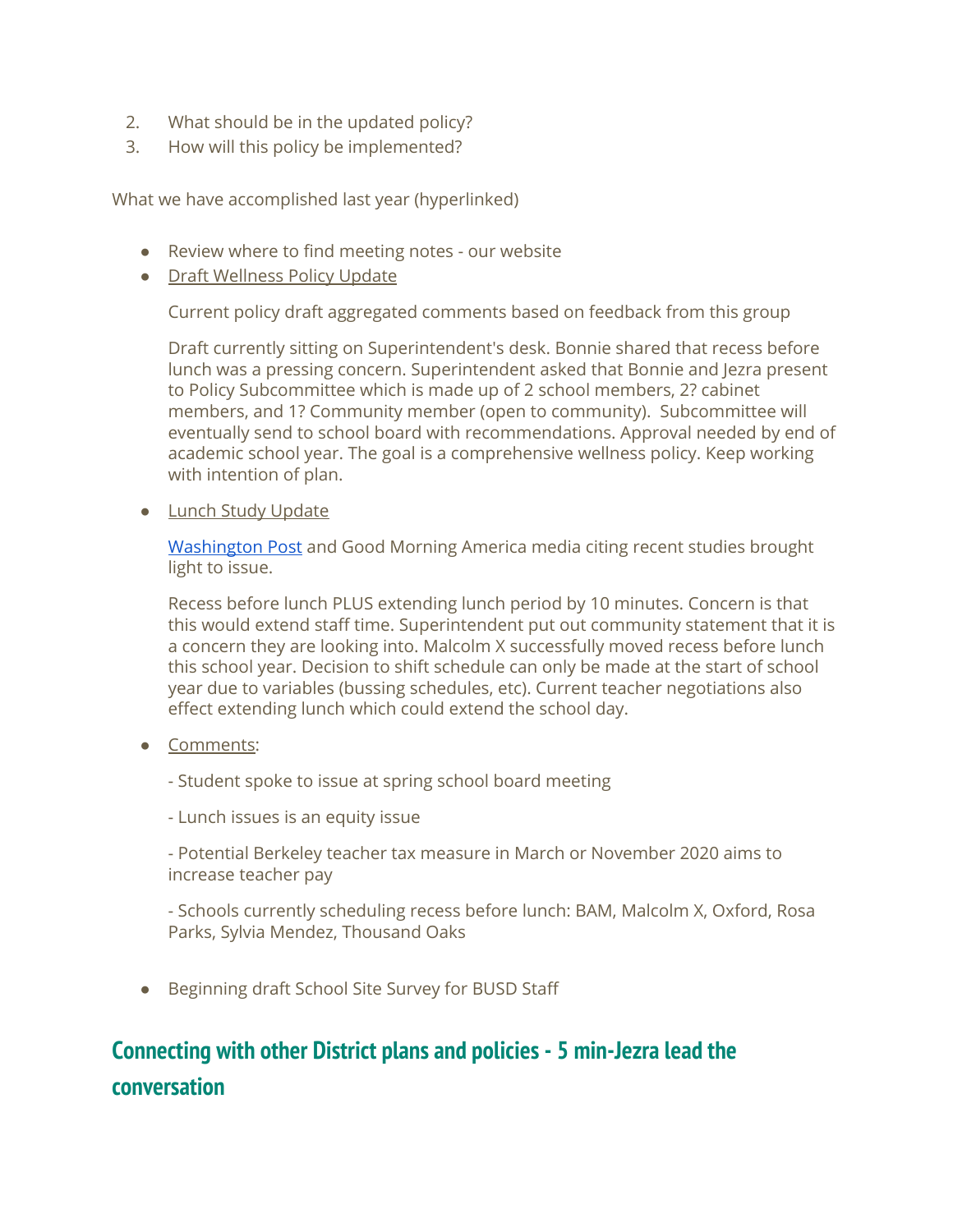## **Introducing the Sustainability Plan (Steve Collins presented)**

- 1. An overview of the work done and state of the Sustainability Plan Plan passed November 2018. Grant money to implement January-June 2019. District consulting with **Strategic Energy Innovations**. Eight categories, some facility based, ie. solar.
- 2. If interested in participating in the districtwide Sustainability Committee this year, let Steve know. First meeting in late October. Experts from Lawrence Livermore National Laboratory have reached out. Successes: plastic cups replaced with paper cups. Hydration stations at sites! Future goal to remove paper cups and possibly distribute water bottles.

Comment: Extend committee invite to participants of sustainability efforts in previous years.

# **Introduce healthy fundraising training as option for site training (**Rebecca Murillo,

Cooking Matters)

Healthy fundraising modeled after Contra Costa County. Ask for outside sponsors, ie. Clif, Annie's, etc. to donate gifts to students/classrooms as incentives at school fundraisers such as Walkathons. Cooking Matters would train site leaders on how to run fundraisers at school sites and act as liaison for large companies. Comment: partner with Safe Routes to Schools and other champions

#### **Questions:**

- Who wants to participate in this plan at district committee meetings?
- Are there other methods for getting your feedback?
- How will the plan and policy collaborate on work?

## **Working Group - 30 min**

- 1. [Feedback/edit](https://docs.google.com/forms/d/1mkaaK0wa30LHFXe__8UmRwWgrIXTi-E-ojy_Bhh1S64/edit) survey activity for working groups
- 2. [Surveying](https://drive.google.com/drive/u/1/folders/1kNRyY7_9IWHfU2hb-wLl3-ZNGE3GUXj3) staff folder for site participation/leadership feedback

#### **Working groups will provide feedback and edits on the survey we drafted.**

The intent of the survey is to garner staff participation in this work at sites for stipend. Work in pairs to:

- 1. Suggest edits on hard copy.
- 2. Share out key edits to the larger group. 2-3 min each.
	- a. Comments: Distribution How survey is shared will depend on how it is received, ie. email from a principal vs live presentation at a staff meeting from a Wellness Committee member. Deb Shell now on PTA council as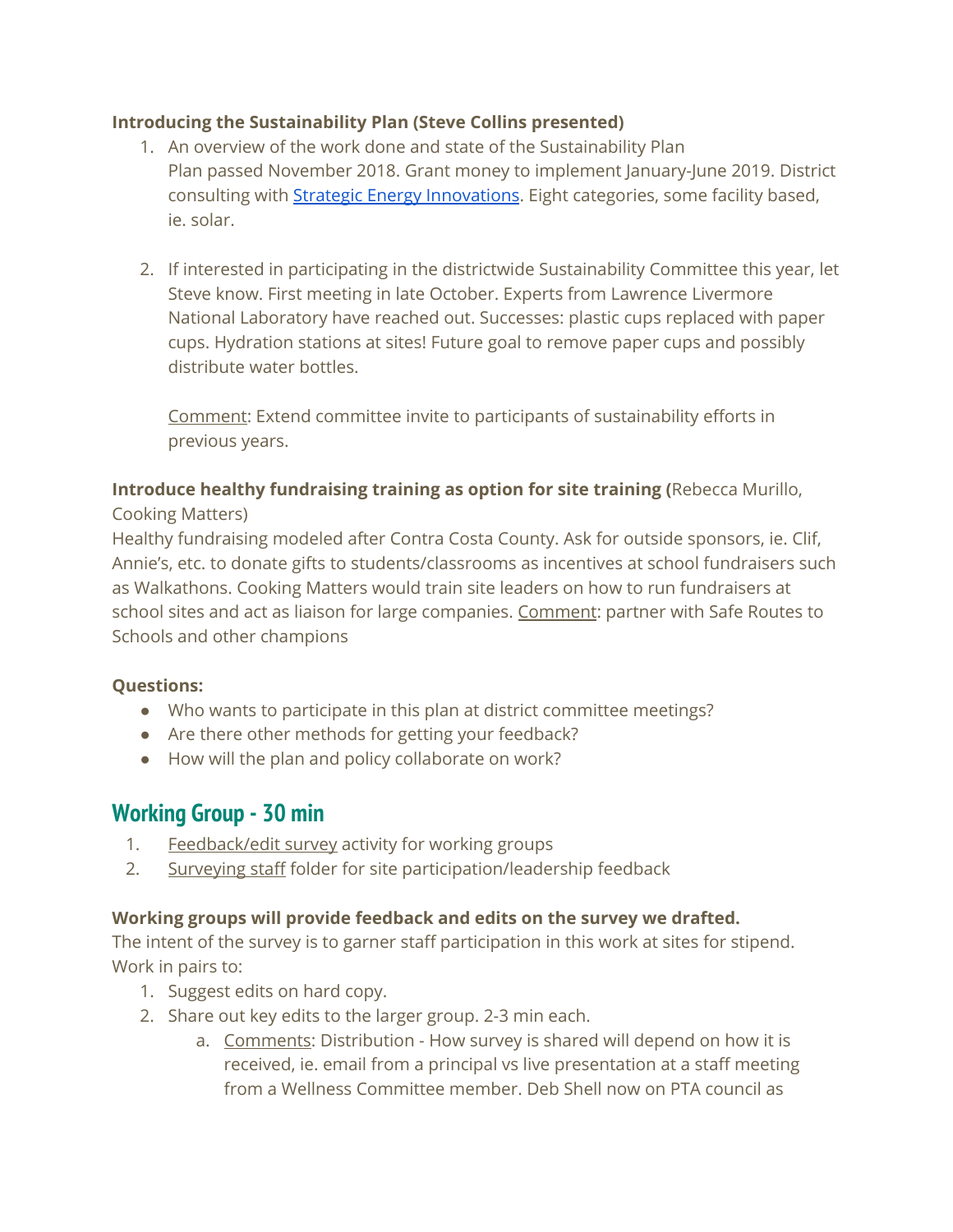Wellness Rep (?), survey distribution goal is in one month

- b. Edits:
	- i. Simplify intro.
	- ii. Define what vision of health environment is
	- iii. Specific to site: "what would your site need to achieve this for: staff, site, community"
	- iv. Be more elaborate on what we are talking about in terms of wellness
	- v. Move stipend info in intro to Q4

#### **Bonnie and Jezra checked in with groups and help answer questions, etc.**

Reference the document for keeping track of edits on this work [here](https://docs.google.com/document/d/1j_adNWVtUSSIrDfKsQpxSwiRXGMkjieX3LW9RxSbFKE/edit#heading=h.gjdgxs)[.](https://docs.google.com/document/d/1j_adNWVtUSSIrDfKsQpxSwiRXGMkjieX3LW9RxSbFKE/edit#heading=h.gjdgxs)

## **Revisit Feedback from Participants: What can we follow up on from feedback shared during last year's meetings?**

- 1. Parent group at Washington Elementary School created a questionnaire based on asking teachers what they wanted to change and identifying issues. The principal organized a meeting and presented it to the staff.
- 2. Liza can help write survey questions in specific ways to solicit feedback on health and wellness in schools. - Liza, Sara Zimmerman and Vika Tiecher weighed in on initial draft shared.
- 3. Surveys should be administered in late September/early October. They should be shared with the team prior and it may be helpful in highschool to have students surveying their peers.
- 4. It would be useful to think about technology and try to include cell phone survey which may really help to get more participants.
- 5. Information about the wellness policy meetings and progress should be added to the district homepage, A+ news, and fliers.
- 6. PTA should reach out to each site and survey staff/students at the beginning of the school year.
- 7. Increase outreach to everyone in the district. Jezra and Bonnie will add this to the presentation to Superintendent and Board as method for buy in and feedback for site committee.
- 8. Talking points Vika suggested that it would be helpful to have talking points and a strategy to reach out to people who could be potential wellness champions. How the liaison can reach out to wellness champions. Parents that lead the lunch study would be good sources to gather talking points.
- 9. There needs to be special consideration for underserved schools in the district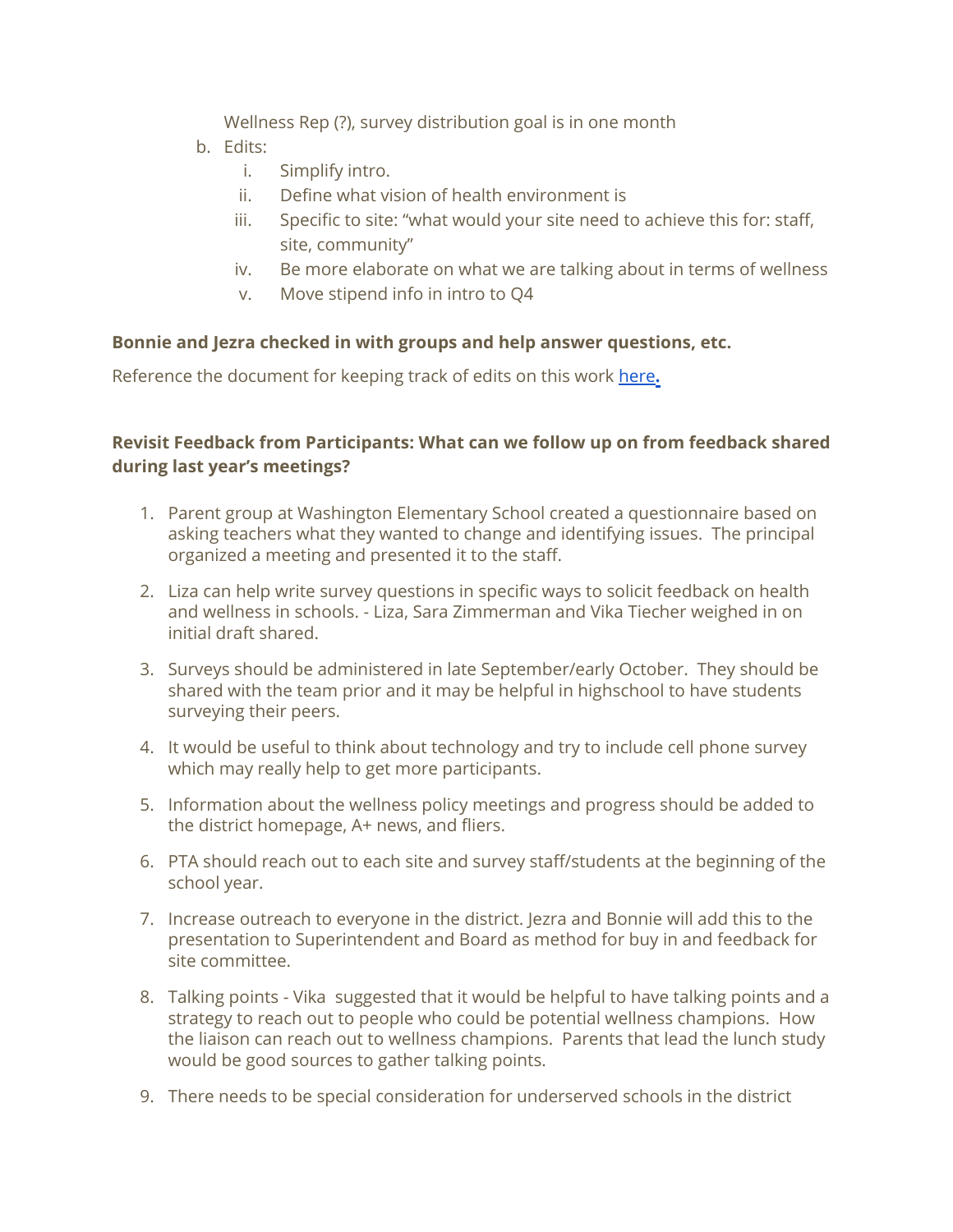(Btech, etc).

## **Next Steps: Beginning to Think About Mapping Out This Year - 10 min**

This year, we will focus on implementation plans for the district and the sites. Together, we will ask and answer the following questions, amongst others:

- 4. Who should be on the district and site committee?
- 5. How will we advocate for site participation?
- 6. How do we support site committees?
- 7. Do you want to participate/lead a site committee or the district wellness committee?
- 8. What are the existing tools for implementing site projects and aligned policies, and what are the updated tools we'll need to create?

#### **Implementation plan** - resources, tools, timeline. - Jezra

- 1. Forming site committees. Soliciting BUSD staff participation.
	- a. [Surveying](https://drive.google.com/drive/u/1/folders/1kNRyY7_9IWHfU2hb-wLl3-ZNGE3GUXj3) site staff folder with notes for participation in site committees. We'll ask Maggie Riddle to provide this to site staff. We'll include incentives for completion (local gift cards)
	- b. Implementing survey in October, gathering survey data, discussing at our next meeting on Dec 12
	- c. We'll invite folks who have expressed interest in forming site committees to our next meeting.
	- d. Communicate that there is funding of site leadership as wellness champion and make sure we reach out to those who understand and who have demonstrated that they are invested in the improvement of their students and schools.
- 2. Support site committees on:
	- a. Assess school health and wellness climate. Identify where work needs to be and prioritize
	- b. Evaluate site based on policy goals
	- c. Initiate projects, support existing projects, that engage these priorities
	- d. Share out district committee meeting notes and bring feedback to this group. -If they can't make it to the meeting, submit a report for us to report out to the group in their absence.-

## **Encouraging Site Participation/Leadership - What you can do now until our next meeting**

Reaching out to your networks to get the word out

- 1. Engaging all BUSD site staff
	- a. Principals to nominate and enforce
	- b. Recruitment legwork to create interest and seek advocates at sites.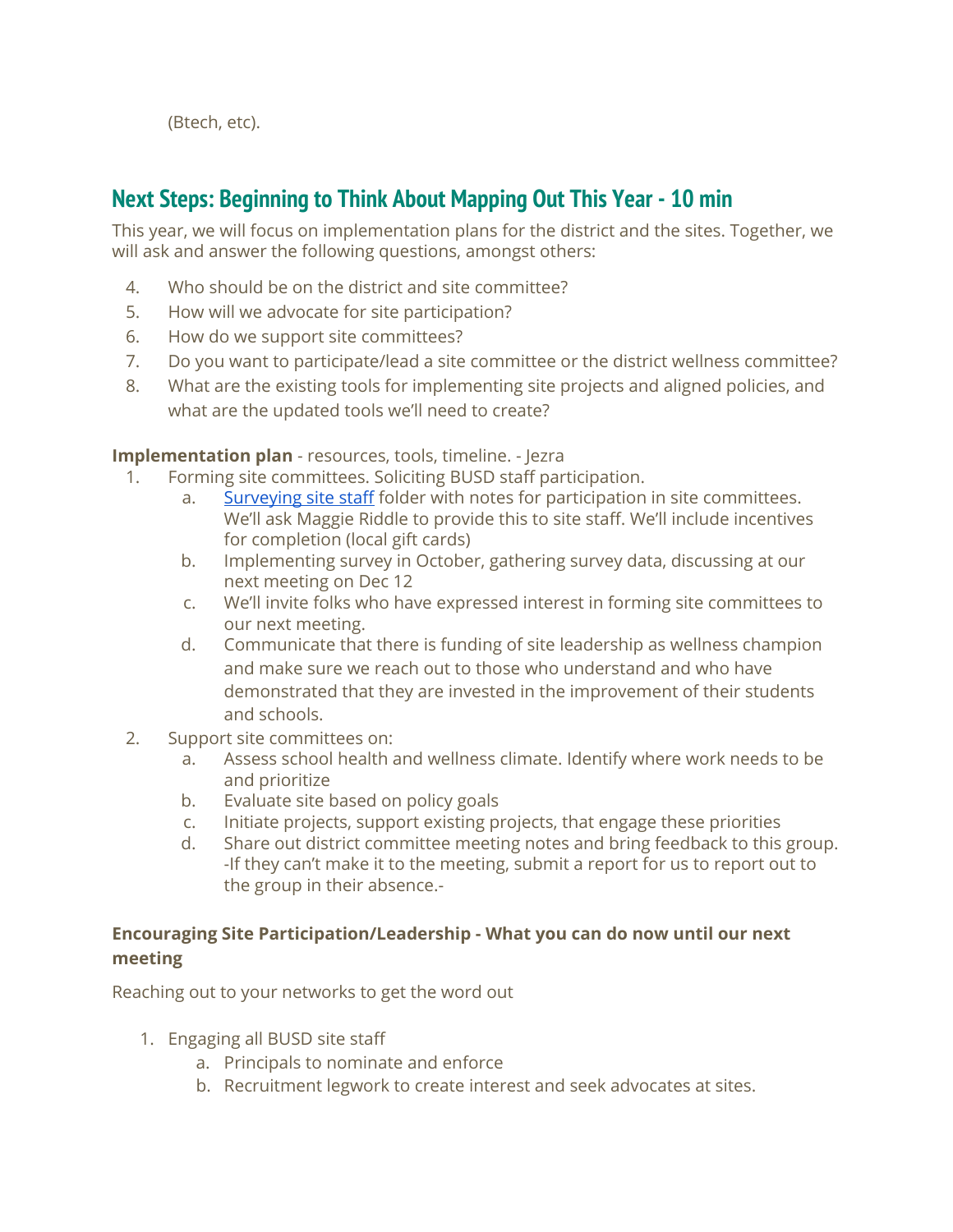- c. Get buy-in, survey interests.
- d. Survey all site staff. Approved by District communications team. Survey created by district committee and provided to staff from principals.
- e. Engage principals. Encourage them to contact all potentially interested staff.
- f. Wide outreach with repeated attempts to invite people through various communication methods (emails, newsletters, robocalls, questionnaires, staff meetings, PTA meetings)
- g. OFEE Office of family engagement and equity, staff do outreach.
- h. Running club teachers (Lupercio, Estrada, Frias) Sylvia Mendez.
- 2. Students
	- a. Announcements (PA)
	- b. Incentives- Money, Extra credit, CTE internship, competitions
	- c. Student ambassadors
	- d. Public health and AMPs interns/students
- 3. Need for materials: Recruitment flyer, "job description" that describes what qualities are desired. Survey for staff
- 4. Site community members: Who can participate in committees (without stipend)?
	- a. ECE site music and movement consultants (Healthy me kids program) and Cooking Matters staff partners
	- b. YMCA family advocates involved in BUSD
	- c. Family pantry representative for site
	- d. PTA members
	- e. Nutritionist/dieticians & MDs
	- f. Berkeley Food Policy Council members
	- g. WIC staff at ECE sites
	- h. Other nonprofits, like Ecology Center youth interns outreach and their staff.

# Thank You For Being A Wellness Champion - Activity 10 min

**Closing circle** - pick a flower/herb from the jar, share out, pass on

1. Share a gratitude and something you will do to support participants at sites from now until our next meeting

**Before you go** - post it notes and pens near sign in sheet

- 1. What will you do to engage sites/staff to participate [in the Wellness Policy work]? write them down on a post it note.
- 2. Please hand it to me when you are done!
	- a. Aliza or Vika?: I will email the principal to request a few minutes at the next staff meeting. I am grateful for having an opportunity to improve the well being of TO families, students, and staff.
	- b. Name?: Solicit parent/student involvement for the staff.
	- c. Name?: We will attend a staff meeting to promote the wellness committee and the new wellness policy and to get staff excited about it.